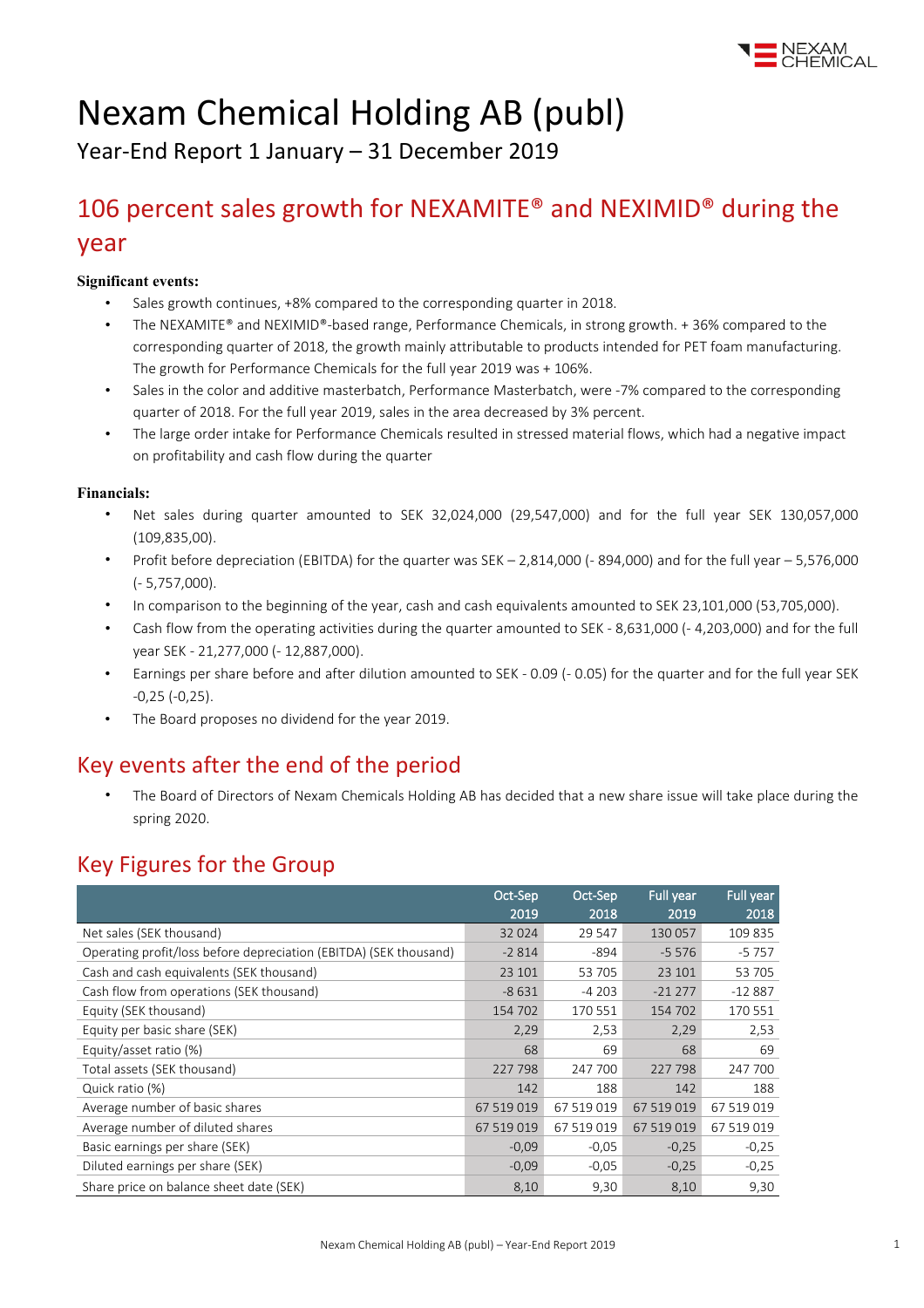

## We want to continue our growth journey and raise our ambitions

Nexam Chemical reports sales of 130 million in 2019. That is almost 20 percent more than the 109 million in turnover for 2018. Seen in a longer perspective the most interesting factor is where the growth occurs.

The most positive aspect in a generally good year for the company is that Nexam Performance Chemicals (PET foam, high performance and polyethylene; formerly referred to as Nexam Chemical) doubles sales during the year. The main potential lies within Performance Chemicals and in 2019 we saw many years of hard work pay off - not least within PET foam. A strong contributing factor is our indepth collaboration with Diab, in combination with new and refined business elsewhere. The wind power market is expanding globally, and our products are in high demand as wind turbines become both larger and more efficient. We have good relations and collaborations in China, which will be global leaders in wind power for many years to come. In the short term, however, there is some uncertainty regarding China, both regarding trade tariffs and the Corona virus. In addition to the opportunities in China, we are also starting to break ground in India where the need for sustainable energy solutions is enormous.

### "…The wind power market is expanding globally, and our products are in high demand…"

Nexam Performance Masterbatch (formerly known as Plasticolor) has had a more difficult journey in 2019 and does not contribute to our growth. The market for Performance Masterbatch is the plastics industry in the Nordic and Eastern Europe and is a much more mature business than our offer in Performance Chemicals. We have seen some inactivity in this business area during the year and we do not expect any major, cyclical change for 2020. With that said, we are working intensively to change our business model and we are optimistic in finding a growth model to fit this segment as well.

The growth journey for PET foam is undeniably ongoing but is still in its youth. Following our breakthrough in PET foam, we can now invest in other areas within

Performance Chemicals where we have similarly worked hard for several years to properly reach the market. We have learned that our clients need time in the process, and today we have better knowledge of where our high performance and polyethylene products are in relation to the market. In regard to high performance, we have reached several milestones in 2019. We have found exciting partners globally and are noticing an increasing demand for our products and solutions. However, we have not come as far with the polyethylene area. We believe the polyethylene area is at the same degree of maturity as PET foam was three years ago, which is exciting.

All in all, there is much to be pleased about concerning Performance Chemicals, especially that we see ourselves at the beginning of a very exciting growth phase. In the future, we expect even greater exchange in PET foam and in a longer perspective also in high performance and the polyethylene area where the potential remains very high. The large order intake at Performance Chemicals has resulted in stressed material flows, which affects our profitability. This development is natural. As we expand our own production facilities and refine our global distribution network, optimize raw material flows and build raw material buffers, profitability will improve.

### "…we see ourselves at the beginning of a very exciting growth phase…"

Nexam Chemical is in a favorable position. At Performance Chemicals, we break through in one product area at a time and we believe we have great unresolved potential in our business. At the same time, Performance Masterbatch is a stable business that gives us the advantage of being able to focus resources primarily on growth in Performance Chemicals. We have a new organization optimized for the business, and we have gathered the entire business under one name - Nexam Chemical. Our focus going forward is clear - continued strong growth in the area of Performance Chemicals while developing Performance Masterbatch with profitable growth. That road is as exciting as challenging.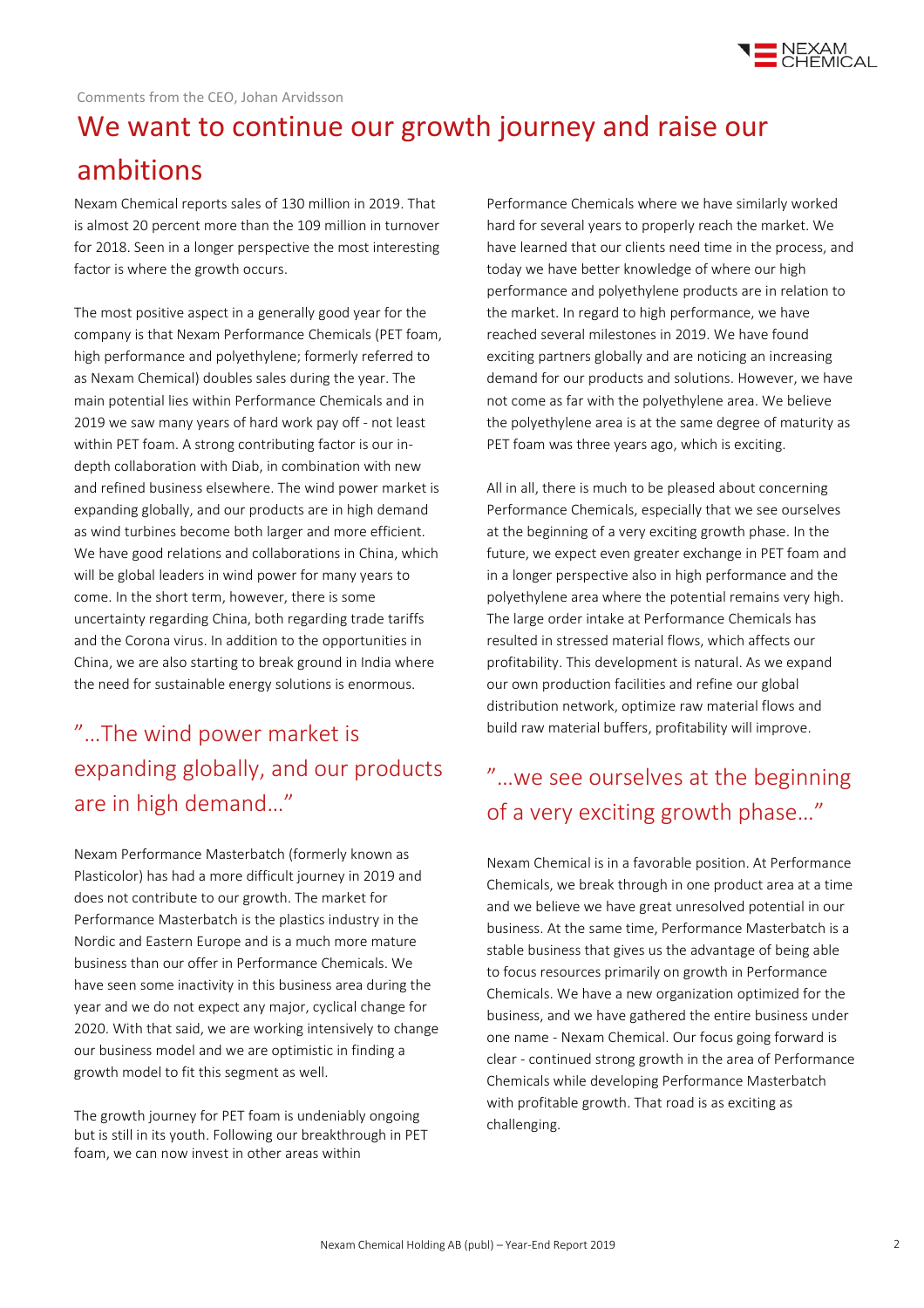

In order to ensure growth at the same rate the coming years, a share issue is now made to strengthen the company's liquidity. We see that we have great potential for continued exciting development in the company, but in order to capitalize on our current position and accelerate development, we need to strengthen the capital situation.

With our anticipated growth comes expected and unavoidable costs. We will need to go through a number of REACH approvals as a direct result of volume growth. We also need to invest in capacity to meet market expectations. As a result of increased working capital, a lot of capital is tied up. The effect of the increased working capital has hit us during Q4. With a strengthened capital situation, we also wish to strengthen our sales function.

Our aspiration is to create better sales channels into North America and China, where we expect to be able to

establish our own representation as volumes grow there. 2019 was a year of sustainable growth. For 2020, our ambitions are even greater.

Johan Arvidsson, CEO

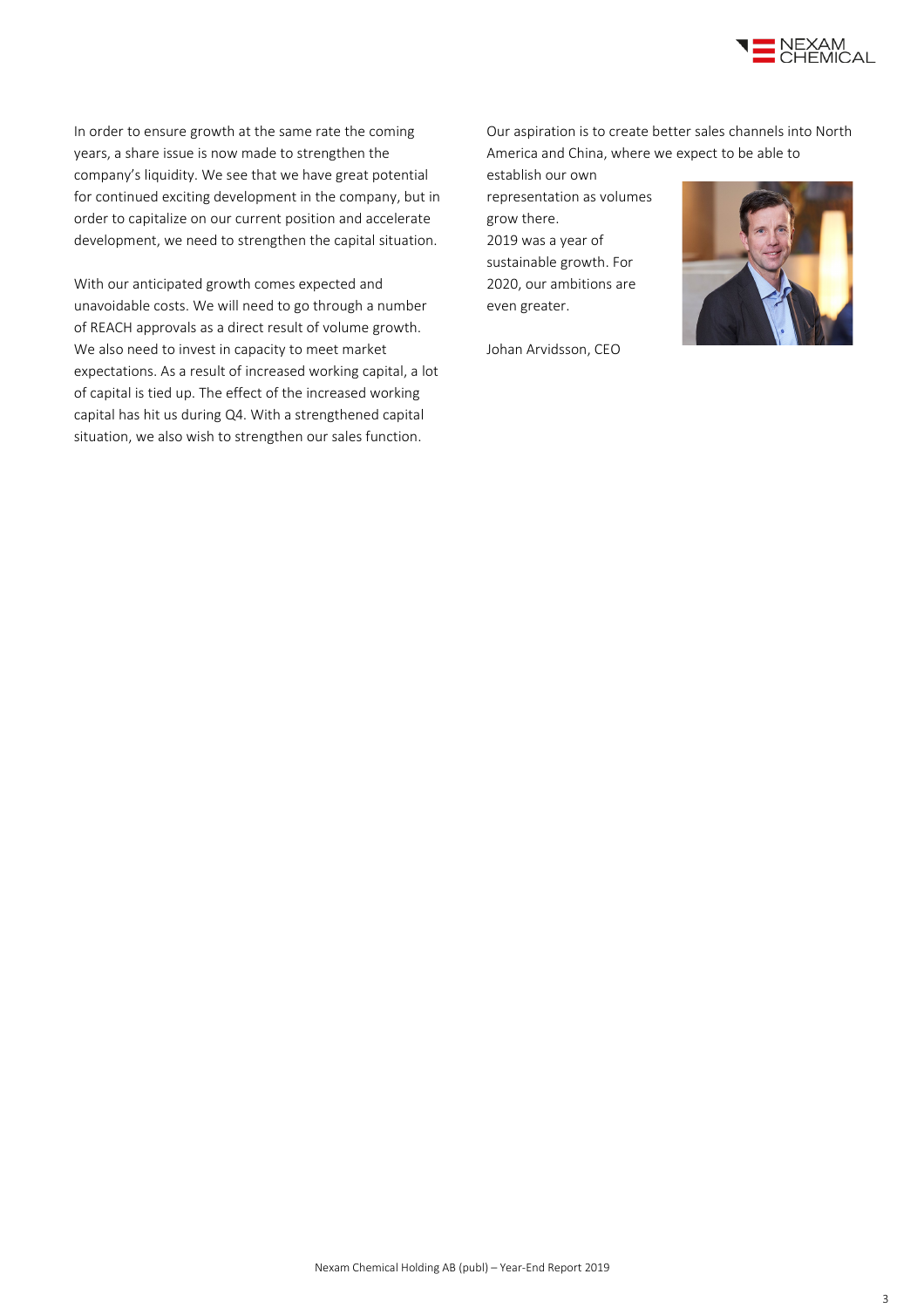

## This is Nexam Chemical

#### Nexam Chemical

Stronger, lighter and recyclable materials. It is one part of what the world needs to be able to grow in a sustainable way. We at Nexam Chemical can contribute to this. We work with improving polymeric materials – more commonly described as plastics. By adding our products, the customer can create materials that will give the endproducts completely new and effective properties. Such as lower weight, increased heat resistance and strength, longer life cycle and increased recycling.

Today we help our customers to improve materials that are then used in everything from computers, wind turbines and vehicle components to water pipes and food packaging. We are a growth company with a turnover of approximately SEK 130 million, with production in four countries, employs about forty persons and cooperates with well-known chemical and material companies all over the world.

The Company's head office is located in Lomma, Sweden. Development of new products and applications and formulation evaluation takes place in the laboratory in St. Andrews, Scotland where also the facility for production of the Company´s molecules are located. Large scale production of the company's unique molecules is performed in collaboration with contract manufacturers. Manufacturing of masterbatch and multifunctional masterbatch is performed by the subsidiary Plasticolor.

#### Our vision

To be a recognized world-leader in property modification of polymeric materials through heat-activated chemistry.

#### Our mission

To contribute to a more resource-efficient and sustainable society through innovative chemistry that improves properties, usability and recycling of polymeric materials.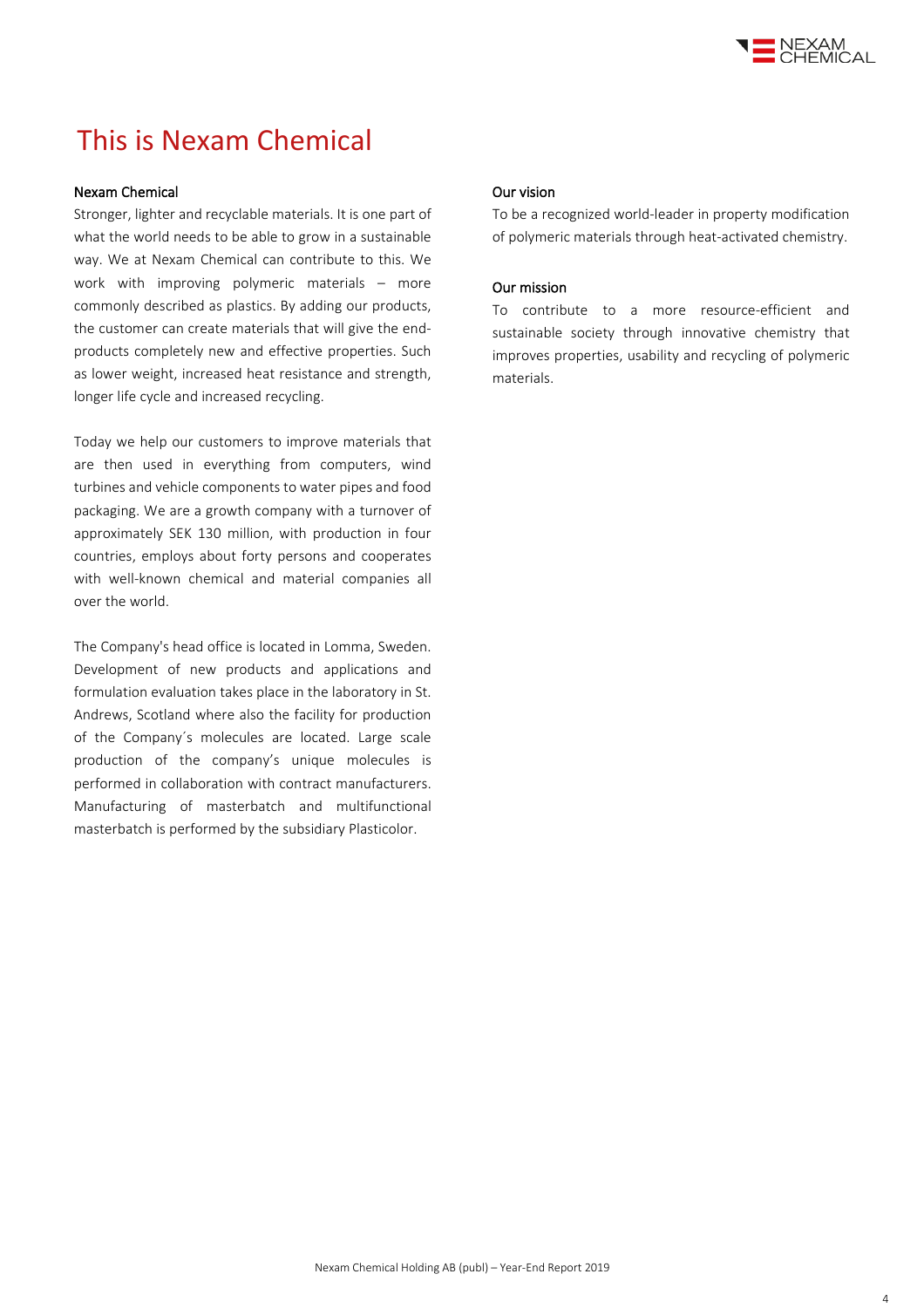

### Financial comments

#### Sales and profit

Net sales for the fourth quarter totaled SEK 32,024,000 (29,547,000) and for the full year SEK 130,057,000 (109,835,000). Other operating income for the quarter amounts to SEK - 285,000 (343,000) and consists mainly of changes from effects of exchange rates.

The personnel expenses during the fourth quarter totaled SEK - 7,164,000 (- 7,556,000) and other operating expenses totaled SEK - 9,360,000 (- 6,040,000). The depreciation for the period amounts to SEK - 2,173,000 (- 2,858,000) of which SEK - 1,100,000 (- 1,100,000) concerns depreciation of acquired immaterial surplus values. The profit/loss before depreciation (EBITDA) amounted to SEK – 2,814,000 (- 894,000) and for the full year SEK - 5,576,000 (- 5,757,000). The operating profit/loss before tax for the quarter came in at SEK - 5,591,000 (- 3,761,000) and for the full year SEK - 17,020,000 (- 17,027,000).

#### Personnel and organization

The number of employees in the Group, restated as full time equivalents were 40 (41) at the end of the year. Of these, 35 (33) where men and 5 (8) women.

#### Investments

The total investment in intangible assets during the year amounts to SEK 3,271,000 (2,583,000) and for the material assets SEK 1,648,000 (3,285,000).

#### Cash flow

The cash flow from the operating activities during the quarter amounted to SEK - 8,631,000 (- 4,203,000). Changes in working capital has affected the cashflow negatively with SEK - 5,425,000 (- 3,513,000). During the quarter, amortization of bank loans has affected the cashflow with SEK - 5,695,000 (- 4,416,000). The total cash flow for the quarter amounted to SEK - 15,557,000 (- 9,986,000).

#### Financial position

Compared to the beginning of the year, the equity/assets ratio was 68 (69) percent, and the equity was SEK 154,702,000 (170,551,000). Cash and cash equivalents amounted to SEK 23,101,000 (53,705,000) compared to the beginning of the year. The Group has at the end of the period an interest-bearing debt of SEK 49,837,000 (51,020,000) compared to the beginning of the year.

### Other information

#### Group structure

Nexam Chemical Holding AB is a Swedish public limited liability company and its corporate ID no. is 556919-9432. The Group consists of the parent company Nexam Chemical Holding AB (publ) and two subgroups, Nexam Chemical and Plasticolor. All companies in the Group are wholly owned.



#### Accounting policies

The Group applies International Financial Reporting Standards (IFRS), as adopted by the EU. This interim report has been prepared in accordance with IAS 34 Interim Financial Reporting, the Annual Accounts Act. The parent company applies the Annual Accounts Act and the Swedish Financial Reporting Board recommendation RFR 2 Accounting for Legal Entities. The accounting policies and calculation methods applied are consistent with those described in the annual report for 2018. New standards and interpretations that came into force on January 1, 2019 have affected Nexam Chemical´s financial reporting for the interim report period according to the description of new reporting standards below.

*Financial instruments.* Nexam Chemical has only financial assets and liabilities valued at amortized cost. As these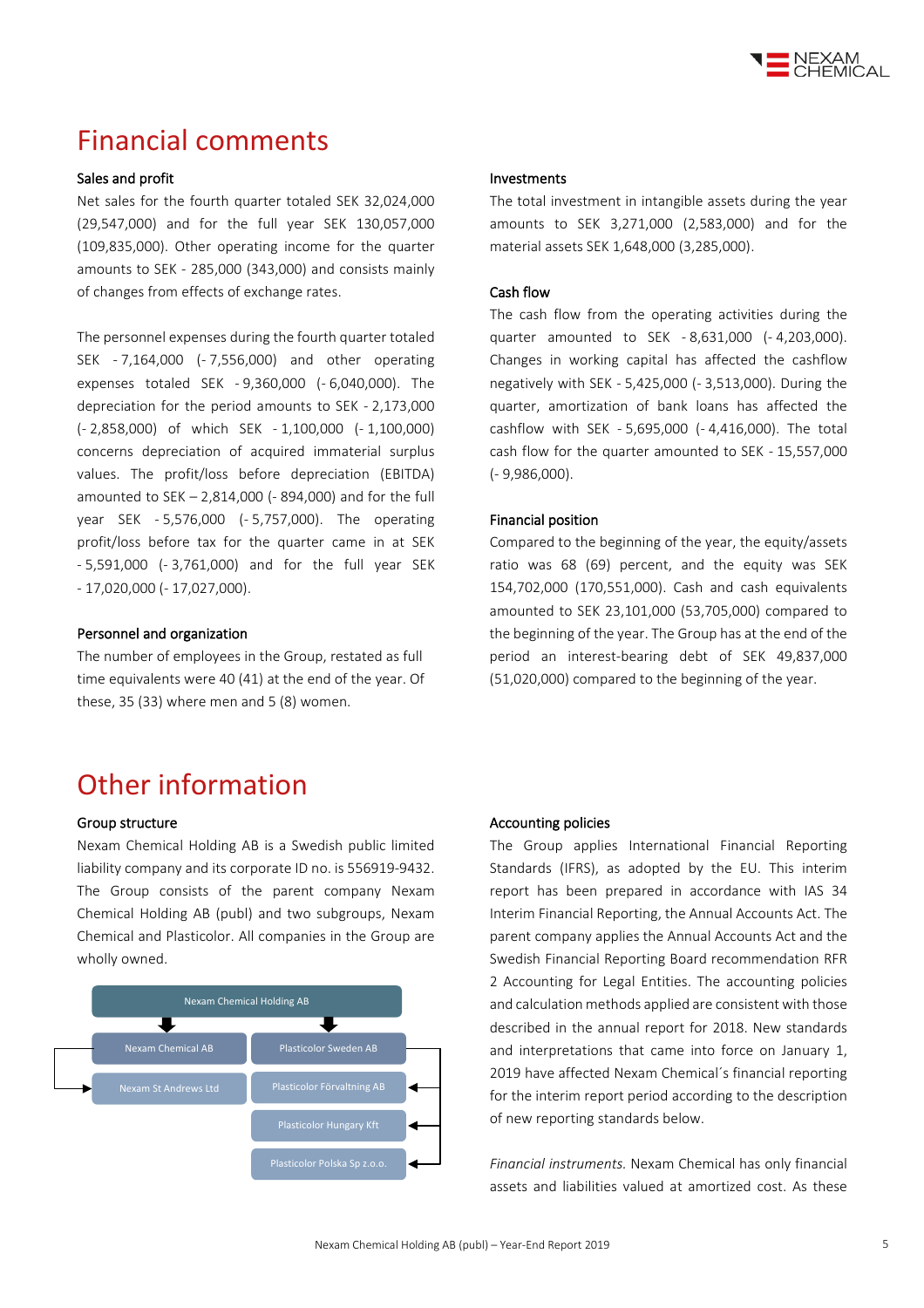

financial assets and liabilities are due within twelve months, the value is estimated to correspond to fair value.

*Segment reporting.* Financial information reported to the chief operating decision maker (CEO) as the basis for allocating resources and judging the group's profit or loss is since the fourth quarter divided into two different operating segments regarding revenue. The segments are Performance Chemistry and Performance Masterbatch. Performance Chemistry consists of Nexam Chemicals product portfolio and Performance Masterbatch consists of Plasticolor´s product portfolio.

#### *New reporting standards.*

As of January 1, 2019, Nexam Chemical applies IFRS 16.

IFRS 16, Leases, replaces IAS 17 and begun to apply January 1, 2019. The standard requires that assets and liabilities attributable to all leases, with some exceptions, be reported in the balance sheet. Nexam Chemical applied the simplified transition method, which means that comparative information in previous periods was not recalculated.

IFRS 16 has been applicable for the premises, land and leased machines and equipment. The Company currently, through the subsidiary Nexam St Andrews Ltd, only lease land with a remaining term of 72 years. The effect of the introduction of IFRS 16 increased the assets by approximately SEK 3.8 million and the liabilities with the corresponding amount. The average interest rate per 1 January 2019 amounted to 3.5 percent. The new standard primarily had an effect on the Company´s equity ratio.

#### Transactions with related parties

During the year, SEK 174,000 has been paid in consulting fees for hiring of temporary purchasing manager from a company that are related to the former Chairman of the Board Lennart Holm and a consulting fee of 15 kSEK has during the year been paid to a company related to board member Cecilia Jinert Johansson. Other than that, no other transactions with related parties has occurred, except for determined remuneration for the Board of Directors and remuneration in accordance with employment agreement. The principles for these remunerations are stated in the annual report 2018.

#### Risks and uncertainties

The Group's operations are affected by a number of factors which can result in a risk for the Group's operations and profit. See the annual report for 2018 on Nexam Chemical's website for information about the Company's risks and uncertainties.

#### Estimates and judgements

In order to be able to prepare the financial statements, the Board of Directors and the Management make judgements and assumptions on the basis of available information that impact the company's financial performance and financial position.

Estimates and judgements are evaluated on an ongoing basis and are based on historical experience and other factors, including expectations about future events that can be reasonably expected under prevailing conditions. The actual outcome may differ from the judgements made. The areas where estimates and assumptions could lead to a significant risk of adjustments to the figures reported for the company's financial performance, and position in future reporting periods, are primarily judgements about market conditions and thus the value of the Group's non-current assets.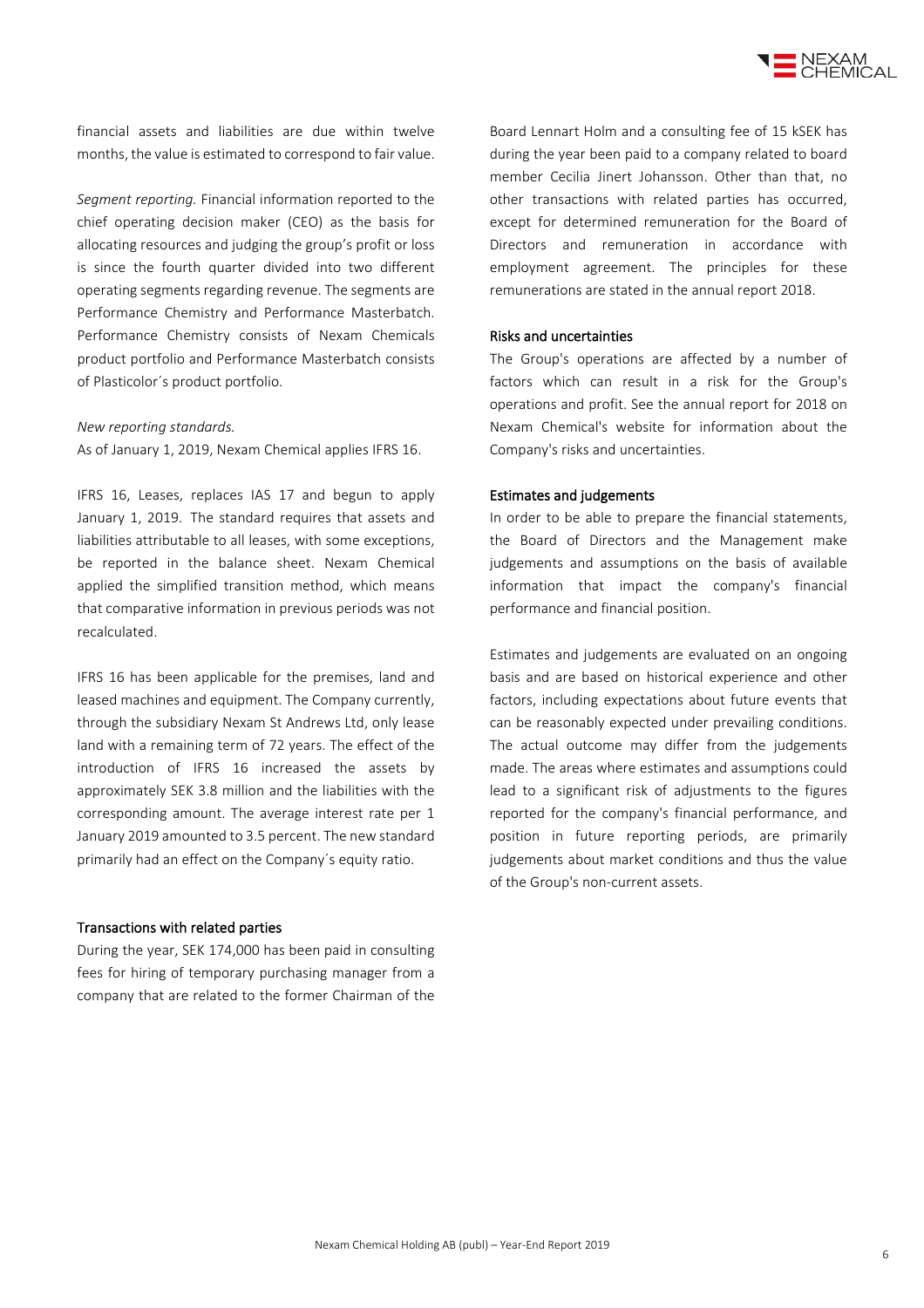

The Board of Directors and the Chief Executive Officer certify that the interim financial report provides a true and fair view of the parent company´s and the Group´s business, financial position and performance and describes material risks and uncertainties to which the parent company and the companies in the group are exposed.

\_\_\_\_\_\_\_\_\_\_\_\_\_\_\_\_\_\_\_\_\_\_\_\_\_\_\_\_\_\_\_\_\_\_\_\_\_\_\_\_\_\_\_\_\_\_\_\_\_\_\_\_\_\_\_\_\_\_\_\_\_\_\_\_\_\_\_\_\_\_\_\_\_\_\_\_\_\_\_\_\_\_\_

Lomma 14th of February 2020

Mats Persson Cecilia Jinert Johansson Jonna Opitz<br>
Chairman of the Board Member of the Board Member of the Board Chairman of the Board

Ronnie Törnqvist Johan Arvidsson Member of the Board CEO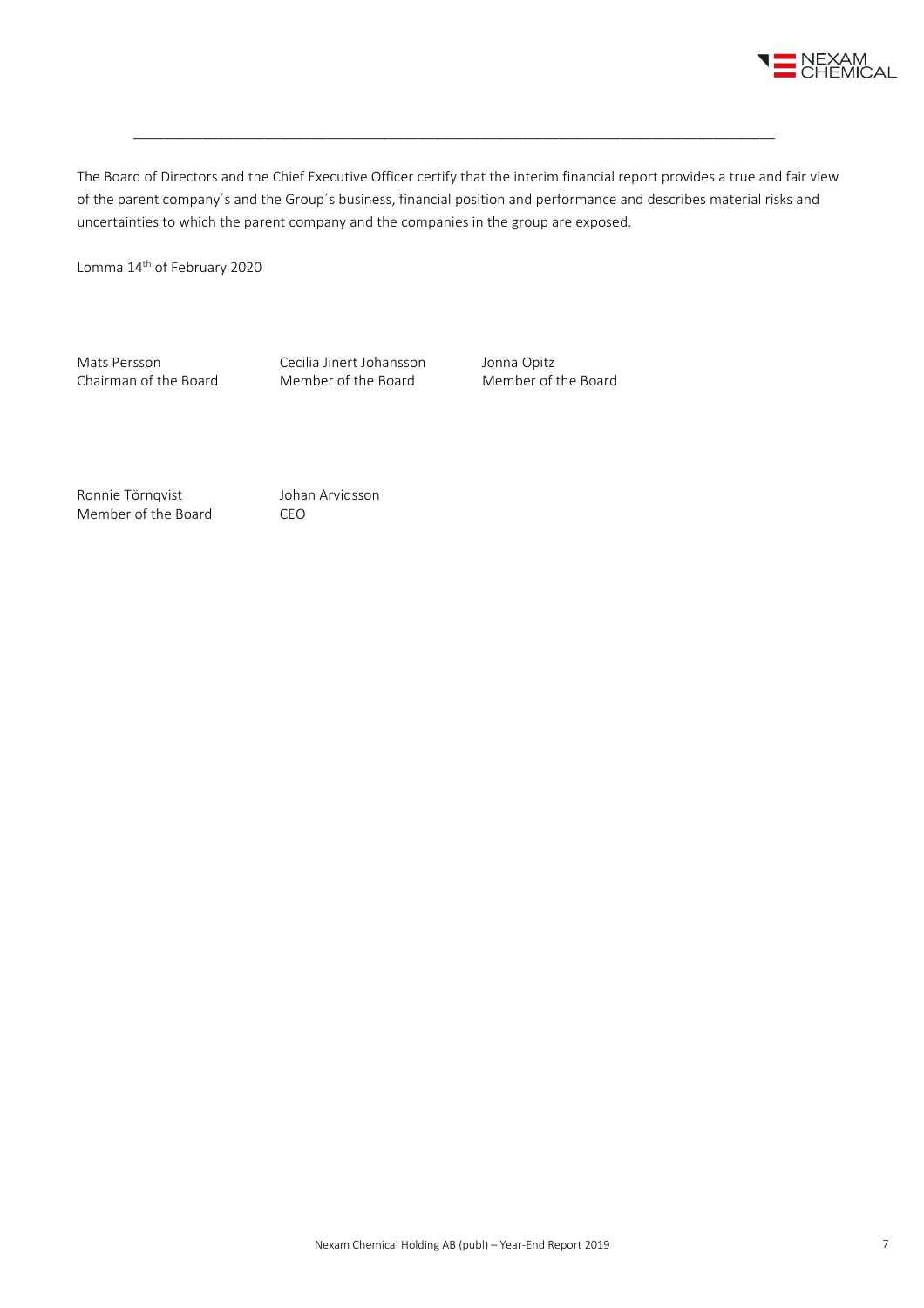# Financial Statements in summary

| Consolidated income statement in summary                    |            |            |                  |            |
|-------------------------------------------------------------|------------|------------|------------------|------------|
|                                                             | Oct-Dec    | Oct-Dec    | <b>Full year</b> | Full year  |
| (SEK '000)<br><b>Note</b>                                   | 2019       | 2018       | 2019             | 2018       |
|                                                             |            |            |                  |            |
| Net sales<br>2,3                                            | 32 0 24    | 29 547     | 130 057          | 109 835    |
| Changes in goods in progress, finished goods and work       |            |            |                  |            |
| in progress                                                 | $-624$     | 501        | 3 9 0 8          | 2844       |
| Other operating income                                      | $-285$     | 343        | 2046             | 2 3 1 4    |
|                                                             | 31 1 15    | 30 391     | 136 011          | 114 993    |
|                                                             |            |            |                  |            |
| <b>Operating expenses</b>                                   |            |            |                  |            |
| Raw materials and consumables                               | $-17406$   | $-17874$   | $-82285$         | $-67990$   |
| Operating expenses                                          | $-9360$    | $-6040$    | $-28750$         | $-24339$   |
| Personnel cost                                              | $-7164$    | $-7556$    | $-30552$         | $-28277$   |
| Depreciation and write-down of tangible and intangible      |            |            |                  |            |
| assets                                                      | $-2173$    | $-2588$    | $-9836$          | $-9927$    |
| Other operating expenses                                    |            | 185        |                  | $-144$     |
| Operating profit/loss                                       | -4987      | -3482      | -15 412          | -15 684    |
|                                                             |            |            |                  |            |
| <b>Financial items</b>                                      |            |            |                  |            |
| Financial income                                            | $-35$      | 8          | 24               | 20         |
| Financial costs                                             | $-569$     | $-287$     | $-1632$          | $-1363$    |
| Profit/loss before tax                                      | $-5591$    | -3761      | -17020           | $-17027$   |
|                                                             |            |            |                  |            |
| Income tax                                                  | $-43$      | 4          | $-54$            | $-153$     |
| Profit/loss for the period                                  | $-5634$    | -3 757     | $-17074$         | $-17180$   |
| Other comprehensive income                                  |            |            |                  |            |
| Items that may be reclassified to profit or loss            |            |            |                  |            |
| Translation differences on foreign subsidiaries             | $-454$     | 115        | $-68$            | 282        |
| Sum of other comprehensive income, net after tax            | $-454$     | 115        | $-68$            | 282        |
| Comprehensive result for the period                         | $-6088$    | $-3642$    | $-17142$         | $-16898$   |
|                                                             |            |            |                  |            |
| The profit for the year as well as comprehensive income are |            |            |                  |            |
| wholly attributable to the parent company's shareholders.   |            |            |                  |            |
|                                                             |            |            |                  |            |
| Earnings per share (SEK)                                    |            |            |                  |            |
| Basic earnings per share (SEK)                              | $-0,09$    | $-0,05$    | $-0,25$          | $-0,25$    |
| Diluted earnings per share (SEK)                            | $-0,09$    | $-0,05$    | $-0,25$          | $-0,25$    |
| Average number of basic shares                              | 67 519 019 | 67 519 019 | 67 519 019       | 67 519 019 |
| Average number of diluted shares                            | 67 519 019 | 67 519 019 | 67 519 019       | 67 519 019 |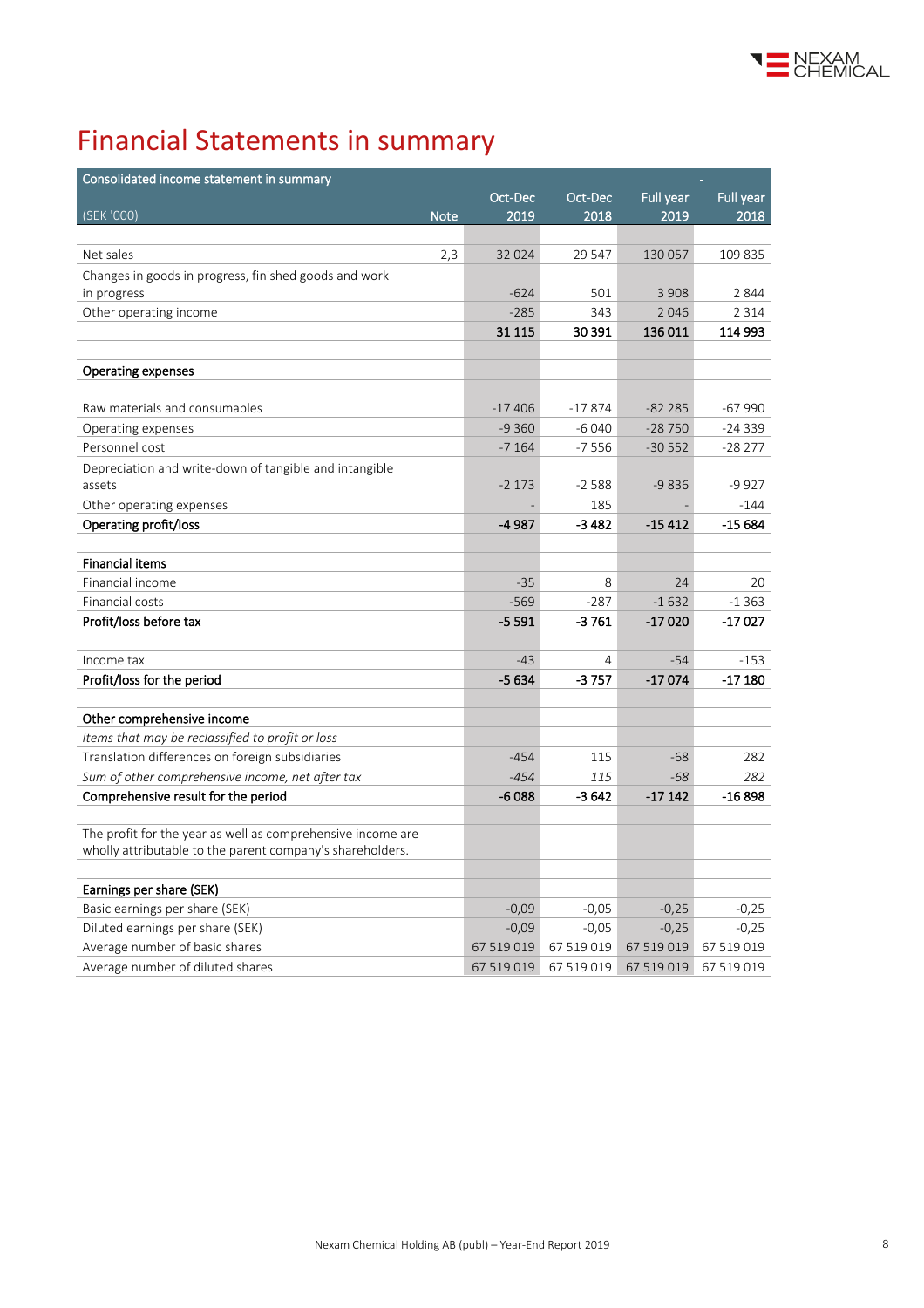

| Consolidated balance sheet in summary |             |         |          |
|---------------------------------------|-------------|---------|----------|
|                                       |             | 31 dec  | 31 dec   |
| (SEK '000)                            | <b>Note</b> | 2019    | 2018     |
| <b>ASSETS</b>                         |             |         |          |
| Intangible assets                     | 1           | 106 223 | 107 895  |
| Tangible assets                       |             | 49 201  | 47820    |
| Financial assets                      |             | 98      | 5        |
| Inventory                             |             | 24 8 84 | 19 4 48  |
| Trade receivables                     |             | 19 1 26 | 16 245   |
| Other receivables                     |             | 5 1 6 6 | 2582     |
| Cash and bank                         |             | 23 101  | 53 705   |
| <b>TOTAL ASSETS</b>                   |             | 227 798 | 247 700  |
|                                       |             |         |          |
| <b>EQUITY AND LIABILITIES</b>         |             |         |          |
| Equity                                |             | 154 702 | 170551   |
| Long-term debt with interest          |             | 35 7 97 | 38 4 43  |
| Other long-term debt                  |             | 3 6 0 3 | 152      |
| Provisions for pension                |             | 230     |          |
| Short term debt with interest         |             | 14 040  | 12 5 7 7 |
| Trade payables                        |             | 12 0 90 | 14 4 9 9 |
| Other liabilities                     |             | 7337    | 11 4 7 8 |
| TOTAL EQUITY AND LIABILITIES          |             | 227 798 | 247 700  |

| Consolidated changes in equity in summary |         |                          |           |           |  |  |  |
|-------------------------------------------|---------|--------------------------|-----------|-----------|--|--|--|
|                                           | Oct-Dec | Oct-Dec                  | Full year | Full year |  |  |  |
| (SEK '000)                                | 2019    | 2018                     | 2019      | 2018      |  |  |  |
| Balance at the beginning of the period    | 160 298 | 174 193                  | 170551    | 187 512   |  |  |  |
| Profit/loss for the period                | $-5634$ | $-3757$                  | $-17074$  | $-17180$  |  |  |  |
| Other comprehensive income                | 38      | 115                      | 809       | 282       |  |  |  |
| Transactions with shareholders            |         | $\overline{\phantom{a}}$ | 416       | -63       |  |  |  |
| Balance at the end of the period          | 154 702 | 170551                   | 154 702   | 170 551   |  |  |  |

| Consolidated cash flow in summary                           |          |          |                  |           |
|-------------------------------------------------------------|----------|----------|------------------|-----------|
|                                                             | Oct-Dec  | Oct-Dec  | <b>Full year</b> | Full year |
| (SEK '000)                                                  | 2019     | 2018     | 2019             | 2018      |
| Cash flow from operating activities                         |          |          |                  |           |
| Operating income                                            | $-4987$  | -3 483   | $-15412$         | $-15684$  |
| Adjustment from non-cash items                              | 1781     | 2793     | 8 3 2 1          | 8931      |
| Cash flow from operations before changes in working capital | $-3206$  | -690     | $-7091$          | $-6753$   |
| Changes in working capital                                  | $-5425$  | $-3513$  | $-14186$         | $-6$ 134  |
| Cash flow from operations                                   | $-8631$  | -4 203   | $-21277$         | -12887    |
| Cash flow from investment activities                        | $-1231$  | $-1.368$ | $-10016$         | $-5537$   |
| Cash flow from financing activities                         | $-5695$  | -4 415   | 475              | $-14333$  |
| Cash flow for the period                                    | $-15557$ | -9 986   | $-30818$         | -32 757   |
| Cash and cash equivalents at the beginning of the period    | 38719    | 63 676   | 53 705           | 86 407    |
| Effect of exchange rate changes on cash                     | $-61$    | 15       | 213              | 55        |
| Cash and cash equivalents at end of period                  | 23 101   | 53 705   | 23 101           | 53 705    |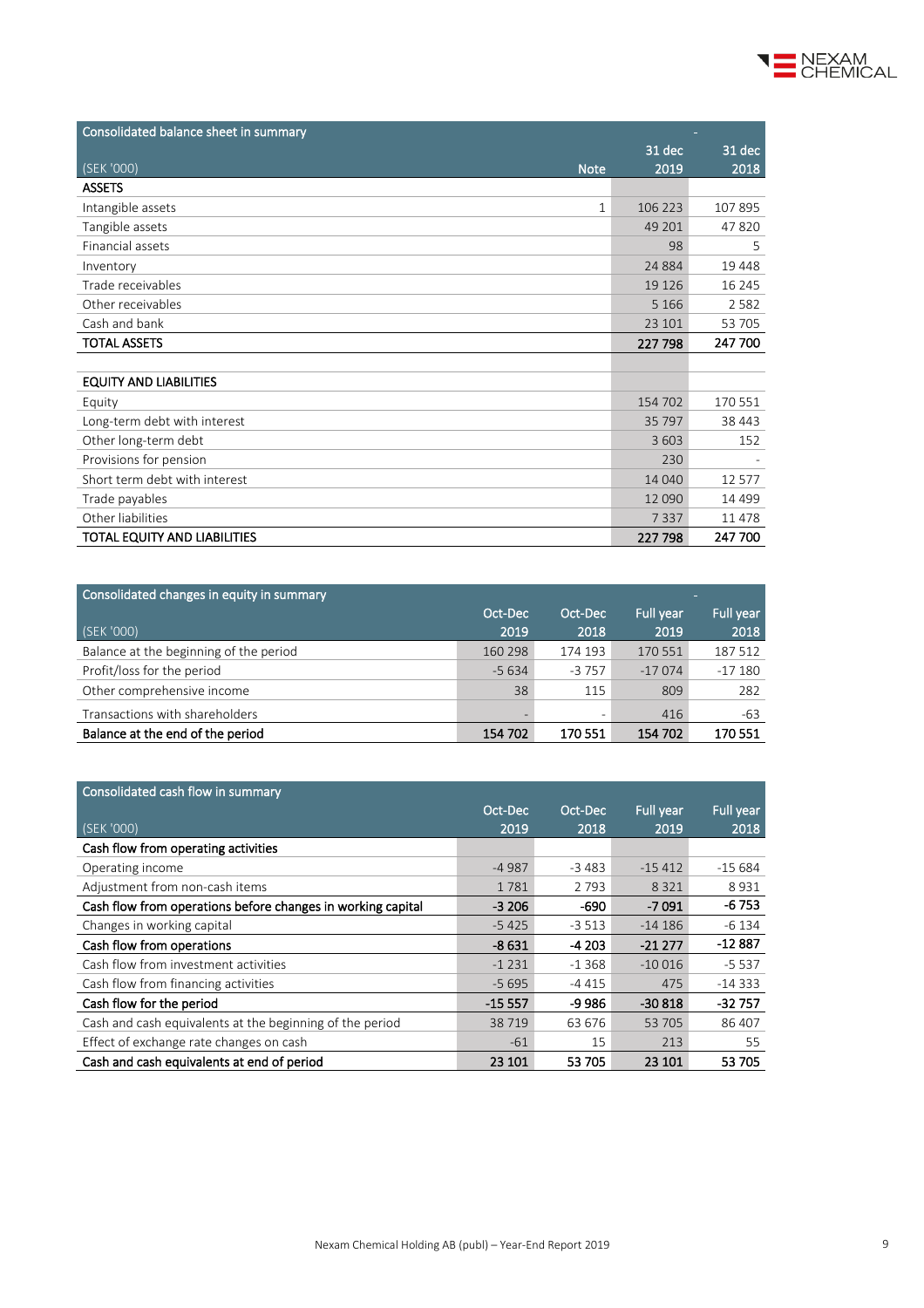

| Parent company - Income statement in summary   |                 |          |           |           |  |  |         |
|------------------------------------------------|-----------------|----------|-----------|-----------|--|--|---------|
|                                                | Oct-Sep         | Oct-Sep  | Full year | Full year |  |  |         |
| (SEK '000)                                     | 2019            | 2018     | 2019      | 2018      |  |  |         |
|                                                |                 |          |           |           |  |  |         |
| Net sales                                      | 1 3 3 3         | $\Omega$ | 8 2 4 6   | 9 0 0 0   |  |  |         |
|                                                | 1 3 3 3         | $\Omega$ | 8 2 4 6   | 9 0 0 0   |  |  |         |
|                                                |                 |          |           |           |  |  |         |
| Operating expenses                             |                 |          |           |           |  |  |         |
| Operating expenses                             | $-895$          | $-1305$  | $-4360$   | $-5055$   |  |  |         |
| Personnel cost                                 | $-916$          | $-870$   | $-7658$   | $-5849$   |  |  |         |
| Operating profit/loss                          | $-478$          | $-2175$  |           | $-3772$   |  |  | $-1904$ |
|                                                |                 |          |           |           |  |  |         |
| <b>Financial items</b>                         | $\Omega$        | $\Omega$ | $\Omega$  | $\Omega$  |  |  |         |
| Write down financial assets                    | $\Omega$        | $-3000$  | $-5000$   | $-12000$  |  |  |         |
| Interest expenses and other similar loss items | $-272$          | $-239$   | $-939$    | $-1024$   |  |  |         |
| Profit/loss before tax                         | $-750$<br>-5414 |          | $-9711$   | $-14928$  |  |  |         |
|                                                |                 |          |           |           |  |  |         |
| Appropriations                                 | 600             | 4 5 0 0  | 600       | 4 5 0 0   |  |  |         |
| Profit/loss for the period                     | $-150$          | $-914$   | $-9111$   | $-10428$  |  |  |         |

| Parent company - Balance sheet in summary |         |         |
|-------------------------------------------|---------|---------|
|                                           | 31 dec  | 31 dec  |
| (SEK '000)                                | 2019    | 2018    |
| <b>ASSETS</b>                             |         |         |
| Financial assets                          | 409 303 | 409 076 |
| Receivables from group companies          | 44 6 69 | 38 040  |
| Other receivables                         | 272     | 495     |
| Cash and bank                             | $-413$  | 29 8 16 |
| <b>TOTAL ASSETS</b>                       | 453 831 | 477427  |
|                                           |         |         |
| <b>EQUITY AND LIABILITIES</b>             |         |         |
| Equity                                    | 413 773 | 422 469 |
| Provisions for pension                    | 1 1 8 0 | 152     |
| Long-term debt with interest              | 24 000  | 36 000  |
| Short term debt with interest             | 12 000  | 12 000  |
| Trade payables                            | 510     | 597     |
| Other liabilities                         | 2 3 6 8 | 6 2 0 9 |
| TOTAL EQUITY AND LIABILITIES              | 453831  | 477427  |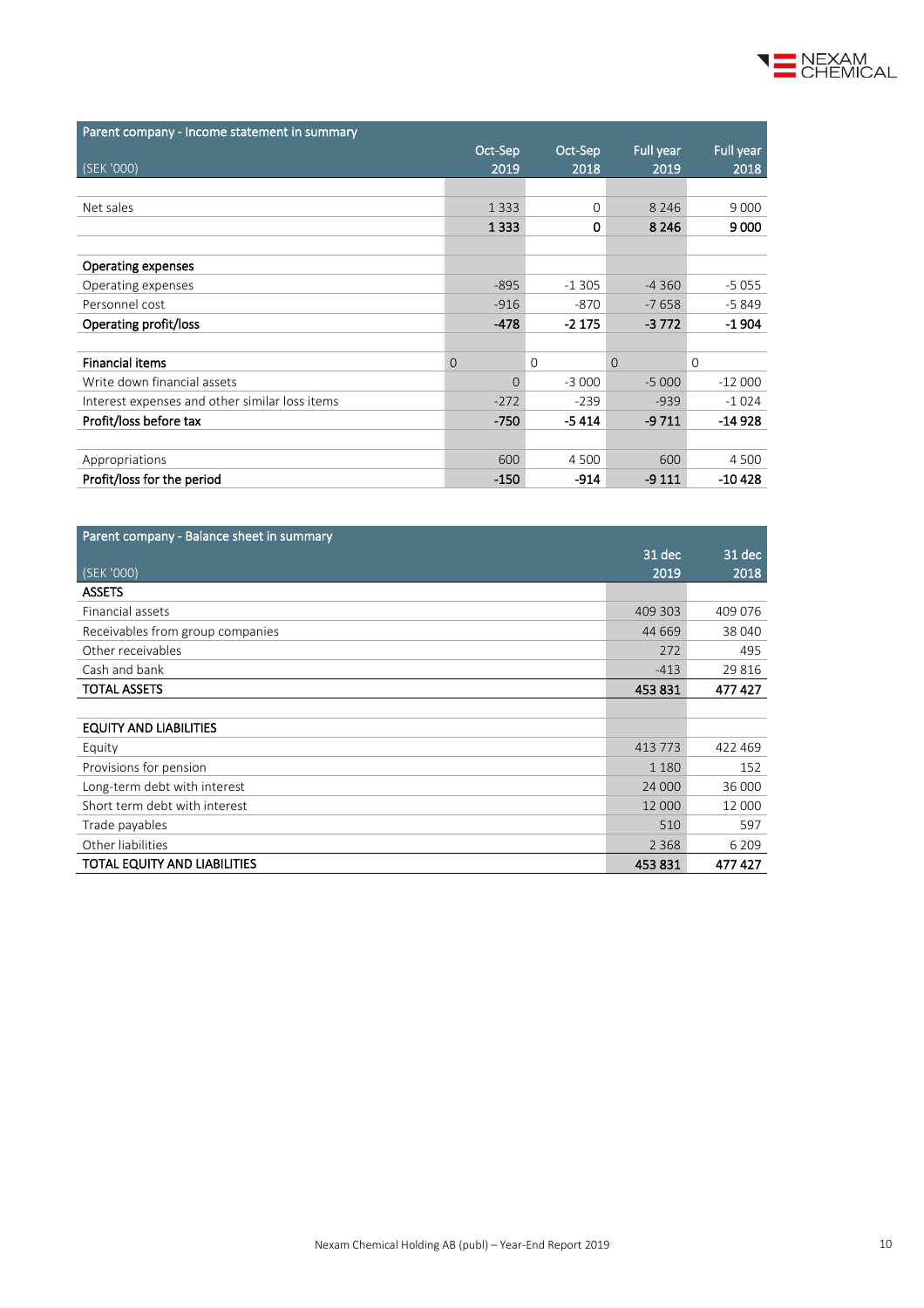

| Note 1 - Intangible assets                         |                          |               |             |                |
|----------------------------------------------------|--------------------------|---------------|-------------|----------------|
|                                                    |                          | <b>Market</b> | Development |                |
| (SEK'000)                                          | Goodwill                 | positions     | costs       | <b>Patents</b> |
| <b>Accumulated cost</b>                            |                          |               |             |                |
| Opening balance 1 January 2019                     | 45 943                   | 44 000        | 21 3 8 9    | 5934           |
| Additions                                          | $\sim$                   | ٠             | 3 2 7 1     |                |
| Closing balance 31 December 2019                   | 45 943                   | 44 000        | 24 660      | 5934           |
| Accumulated depreciation                           |                          |               |             |                |
| Opening balance 1 January 2019                     | $\overline{a}$           | $-4767$       | $-2817$     | $-1787$        |
| Expensed depreciation for the period               | $\overline{\phantom{a}}$ | $-4400$       | $-493$      | $-141$         |
| Capitalized depreciation for the period            |                          |               |             | 91             |
| Closing balance 31 December 2019                   | $\sim$                   | $-9167$       | $-3310$     | $-1837$        |
| Residual value 31 December 2019                    | 45 943                   | 34 833        | 21 3 50     | 4097           |
| <b>Accumulated cost</b>                            |                          |               |             |                |
| Opening balance 1 January 2018                     | 45 943                   | 44 000        | 18 806      | 5929           |
| Additions                                          |                          |               | 2583        | 5              |
| Closing balance 31 December 2018                   | 45 943                   | 44 000        | 21 3 8 9    | 5934           |
| Accumulated depreciation                           |                          |               |             |                |
| Opening balance 1 January 2018                     | $\sim$                   | $-367$        | $-2172$     | $-1441$        |
| Expensed depreciation for the period               | $\overline{\phantom{a}}$ | $-4400$       | $-645$      | $-7$           |
| Capitalized depreciation for the period            | $\sim$                   |               | L,          | $-339$         |
| Closing balance 31 December 2018                   | $\overline{\phantom{a}}$ | $-4767$       | $-2817$     | $-1787$        |
| Residual value 31 December 2018                    | 45 943                   | 39 233        | 18572       | 4 1 4 7        |
| Note 2 - Net sales divided in geographical markets |                          |               |             |                |

|                             | okt-dec  | okt-dec | Full year | Full year | Full year |
|-----------------------------|----------|---------|-----------|-----------|-----------|
| (SEK '000)                  | 2019     | 2018    | 2019      | 2018      | Change    |
| Net sales Sweden            | 5 8 2 5  | 9653    | 36 320    | 44 283    | $-18%$    |
| Net sales Europe            | 21 4 4 1 | 16 352  | 75 5 86   | 54 541    | 39%       |
| Net sales rest of the world | 4758     | 3 5 4 2 | 18 15 1   | 11011     | 65%       |
|                             | 32 0 24  | 29 547  | 130 057   | 109835    | 18%       |

| Note $3$ – Net sales divided in segments |         |         |                  |                  |           |
|------------------------------------------|---------|---------|------------------|------------------|-----------|
|                                          | okt-dec | okt-dec | <b>Full vear</b> | <b>Full vear</b> | Full year |
| (SEK '000)                               | 2019    | 2018    | 2019             | 2018             | Change    |
| Performance Masterbatch                  | 17723   | 19 012  | 85 4 83          | 88 2 3 3         | -3%       |
| Performance Chemicals                    | 14 301  | 10 535  | 44 5 74          | 21 602           | 106%      |
|                                          | 32 0 24 | 29 547  | 130 057          | 109835           | 18%       |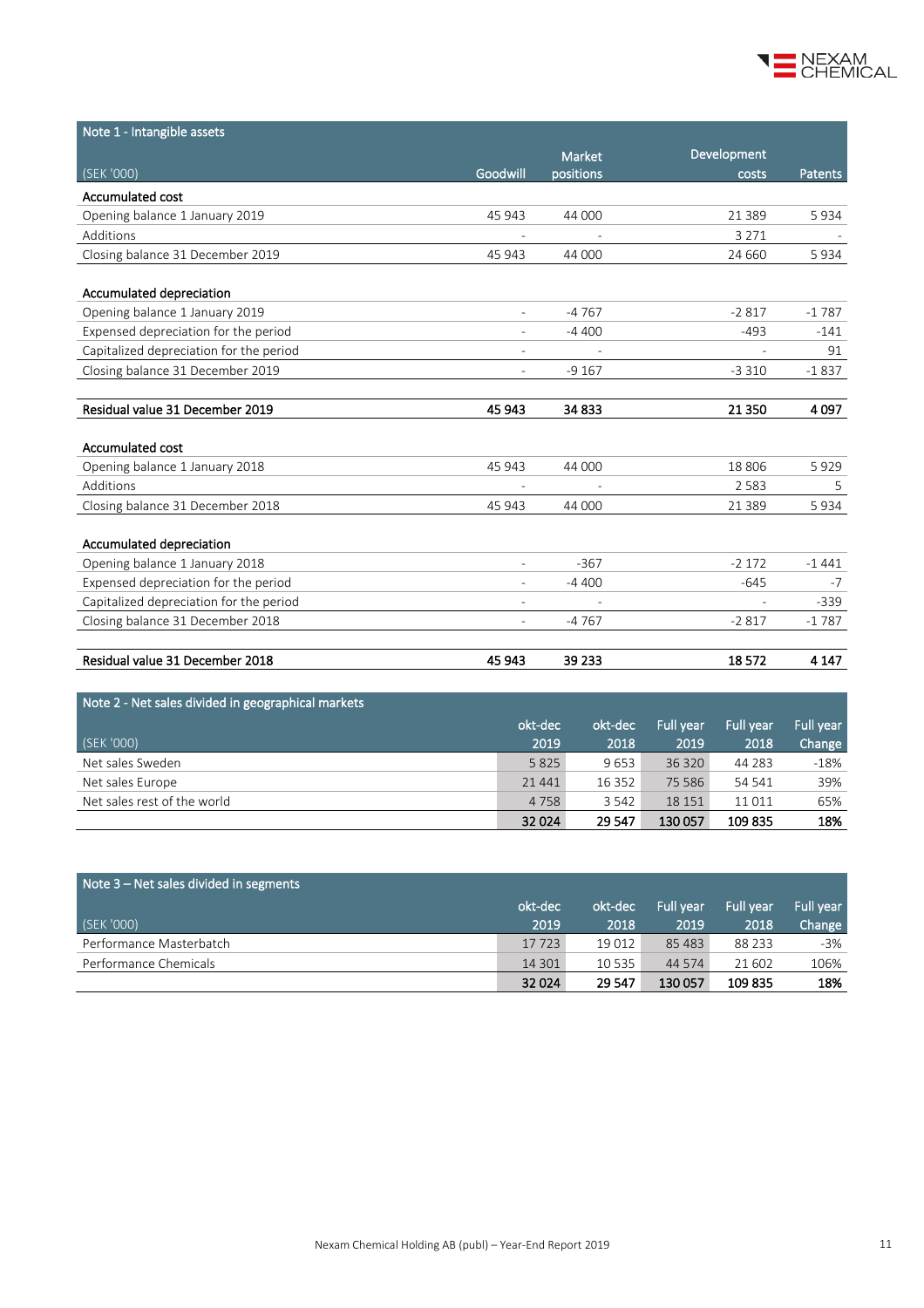

### Share capital, shares and ownership

The Company's share capital totals SEK 1,298,442.67 divided into 67,519,019 outstanding shares. The Company only has one class of shares and all shares have equal rights to dividends. The shares of Nexam Chemical Holding AB were listed on NASDAQ Stockholm First North Growth Market under the ticket NEXAM. Approximately 4.4 million shares have been turned over during the fourth quarter 2019 and the average price during the period was SEK 8.56 per share.

#### Incentive programs

The company has one ongoing incentive programs with a total of 1,040,000 outstanding warrants, which all entitles the holders to subscribe for one new share. All warrants have been issued at market value, calculated according to the "Black Scholes" formula. If all currently outstanding warrants are exercised, the total dilution will be approximately 1.5 %.

For more information and the full terms and conditions of incentive program 2019/2022, please see the resolutions from the Annual General Meetings i[n 2019.](http://www.nexamchemical.com/secure/CMS/?language=en#context=epi.cms.contentdata:///245&viewsetting=active:///true)

|            |               |                 |            |             | <b>Outstanding warrants</b>  |                 |
|------------|---------------|-----------------|------------|-------------|------------------------------|-----------------|
| Allotment  | Price per     | 'Earliest.      | Final due  | Redemption  | 31 <sup>th</sup> of December | Dilution if     |
| date       | warrant (SEK) | redemption date | date       | (Drice (SEK | 2019                         | fully exercised |
| 2019-06-30 | 0.40          | 2022-08-26      | 2022-09-09 | 11.51       | 1,040,000                    | 1.5 %           |

#### Shareholders

The number of shareholders as of 31<sup>st</sup> of December 2019 was 6,256.

| Shareholders                            | <b>Shares</b> | Percent |
|-----------------------------------------|---------------|---------|
| Försäkringsbolaget, Avanza Pension      | 10 969 932    | 16,2%   |
| SIX SIS AG                              | 9 0 9 7 8 1 3 | 13,5%   |
| Länsförsäkringar Småbolag Sverige       | 2 499 053     | 3,7%    |
| Lennart Holm, privately and via company | 2 121 596     | 3,1%    |
| Nordnet Pensionsförsäkring AB           | 1764735       | 2,6%    |
| Goldman Sachs International Ltd         | 1518973       | 2,2%    |
| <b>IBKR Financial Services AG</b>       | 1 402 635     | 2,1%    |
| Michael Karlsson                        | 948 342       | 1,4%    |
| Swedbank Försäkring                     | 939 687       | 1,4%    |
| Björn Parkander                         | 912 517       | 1,4%    |
| Other shareholders (approx. 6,200)      | 35 343 736    | 52,3%   |
| Total                                   | 67 519 019    | 100.0%  |

## Financial calendar

| 4 March 2020 | <b>Extraordinary General Meeting</b>  |
|--------------|---------------------------------------|
| 8 May 2020   | Interim Report January-March 2020     |
| 13 May 2020  | Annual General Meeting 2020           |
| 17 Jul 2020  | Interim Report January-June 2020      |
| 22 Oct 2020  | Interim Report January-September 2020 |
| 28 Jan 2021  | Year-End-Report 2020                  |
|              |                                       |

Interim reports are available on www.nexamchemical.com.

#### For further information concerning the report, please contact:

Johan Arvidsson, VD Tel: +46 (0)708-97 44 39 E-post: johan.arvidsson@nexamchemical.com

This information is information that Nexam Chemical Holding AB is obliged to make public pursuant to the EU Market Abuse Regulation and the Securities Markets Act. The information was submitted for publication, through the agency of the contact person set out above, at 08:00 CET on February 14, 2020.